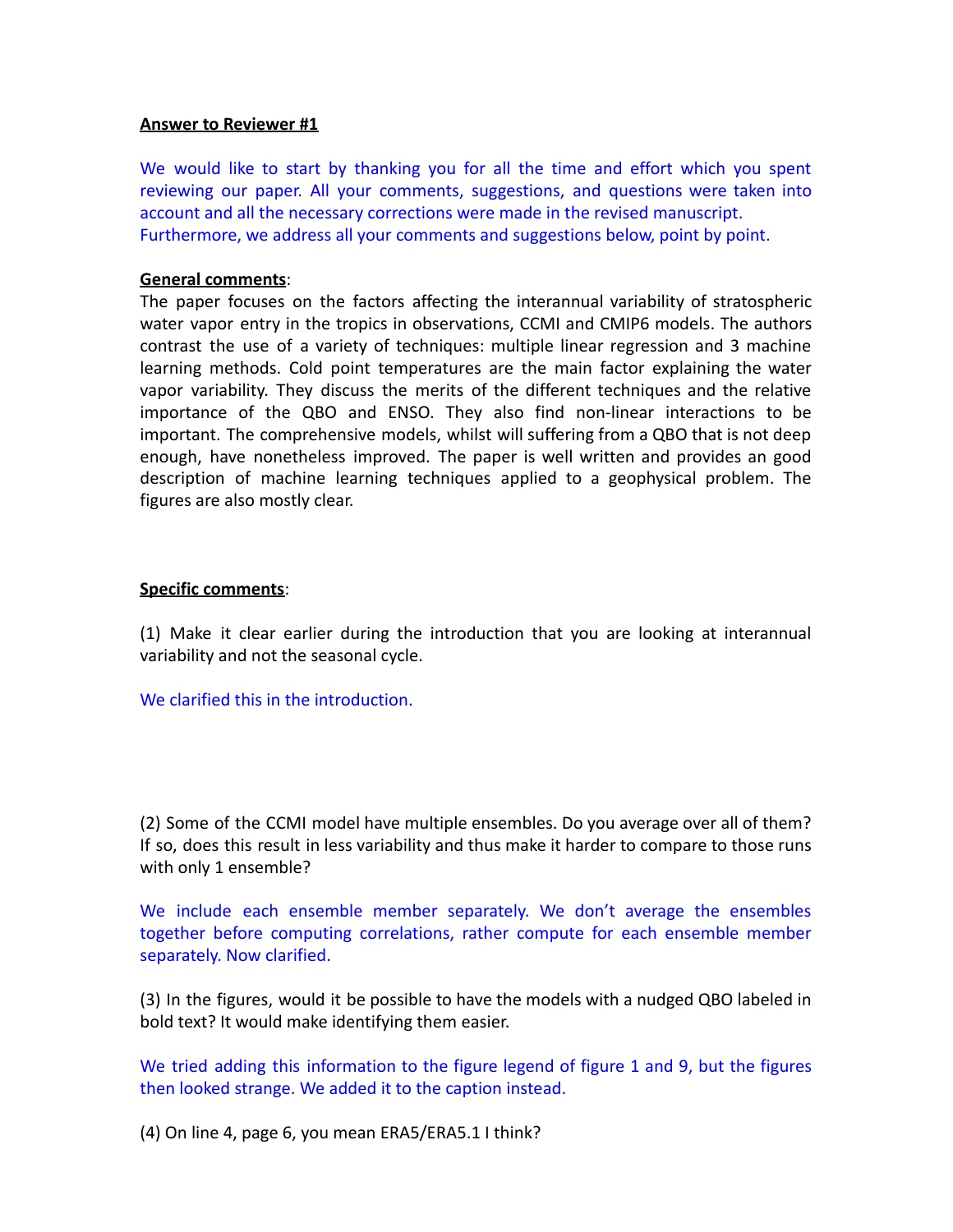Yes, we corrected this.

(5) On page 6, line 11, "Note that the correlation of the BDC with the QBO is -0.66 (Figure 2), and hence including both in a single regression or ML model can lead to overfitting. " I disagree with this statement. Multicollinearity in your predictors causes a variety of problems but does not specifically cause overfitting. See page 283, Applied linear statistical models 5th edition by Neter et al. (2004). Your validation stage should show if overfitting is an issue.

Indeed, we rectified the sentence to say that multicollinearity can lead to erroneous model interpretation.

(6) Page 10, line 15, the non-linear predictors are interesting but I struggle to relate them to physical processes. Could you give the reader a sense of what  $ENSO^2$  might be?

Garfinkel et al 2018 goes into great detail as to why physically La Nina can also lead to a moistening. The short answer is that the region of the cold point moves zonally within the tropics, and even though the lower stratosphere cools, the cold point actually warms.

This has been added to the introduction section where it seems more appropriate than at this point in the text:

"Both La Nina and El Nino can lead to a moistening if the cold point moves zonally within the tropics (to the Central Pacific for El Nino, and to the far West Pacific for La Nina), and even though the lower stratospheric response is opposite for El Nino and La Nina, the cold point warms for both (Garfinkel et al 2018)" We also added a similar sentence to the discussion.

(7) The values in Figure 6 are somewhat hard to read. Could you add a few labeled contour lines please?

Contour lines with labels were added to Fig. 6, Fig. 3 and Fig. 8.

(8) Figure 7 feels unnecessary since the same information can be conveyed with the text.

We removed Fig. 7 from the paper and updated the text to include the SHAP values for each predictor.

(9) In figure 9 (a to c), the text suggests that the solid black lines are observations (and they are not described in the caption) but where are there two parts and at different values? Label the models in 9(a).

We now note the solid black horizontal line is observations, and that entry water is defined separately for CCMI and CMIP (80hPa and 70hPa respectively).